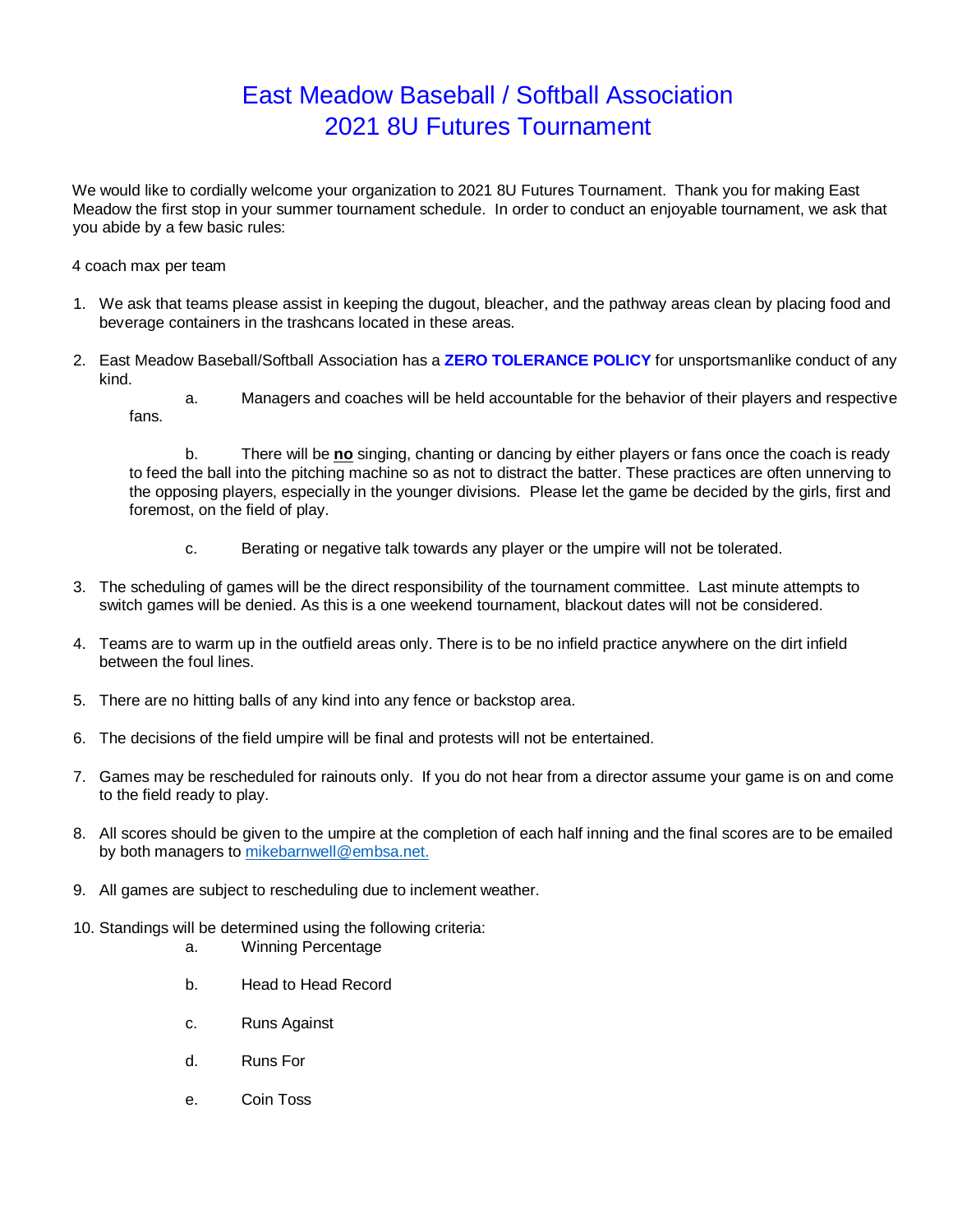## Remember it's all about the KIDS! > East Meadow Baseball Softball

| <b>Innings</b>                           | Each game will consist of a maximum of six innings (time permitting) with each half<br>inning ending after either three outs or four runners crossing home plate, there is no<br>limit to the number of runs scored in the sixth inning.                                                                                                                                                                                                                                                                                                                                                                                                                                                                                   |
|------------------------------------------|----------------------------------------------------------------------------------------------------------------------------------------------------------------------------------------------------------------------------------------------------------------------------------------------------------------------------------------------------------------------------------------------------------------------------------------------------------------------------------------------------------------------------------------------------------------------------------------------------------------------------------------------------------------------------------------------------------------------------|
| <b>Official Game</b>                     | A game is official after four complete innings. No new inning may begin after 1 hour<br>40 minutes and the game will end promptly at 1 hour 50 minutes from the scheduled<br>starting time. In the event that the time limit expires prior to the completion of the<br>sixth inning, the score will revert back to the last complete inning; if the home team is<br>leading and the time limit expires in the bottom of an inning, then the score will not<br>revert back.                                                                                                                                                                                                                                                 |
| <b>Umpires</b>                           | The 8U division utilizes youth umpires. The decision of the umpire is final. Once the<br>umpire makes a call it may not be reversed. In the event the umpire requires a<br>clarification of a rule, it must come from the director on duty.                                                                                                                                                                                                                                                                                                                                                                                                                                                                                |
| <b>Unsportsmanlike</b><br><b>Conduct</b> | It is the responsibility of the managers to control not only their players and coaches<br>but their spectators as well; any unsportsmanlike conduct directed at the umpires will<br>result in one warning from the umpire, a second offense will result in a forfeit by the<br>offending team.                                                                                                                                                                                                                                                                                                                                                                                                                             |
| <b>Bases</b>                             | Bases are 60' apart.                                                                                                                                                                                                                                                                                                                                                                                                                                                                                                                                                                                                                                                                                                       |
| <b>Balls</b>                             | 11" pitching machine balls are used.                                                                                                                                                                                                                                                                                                                                                                                                                                                                                                                                                                                                                                                                                       |
| <b>Uniforms</b>                          | Players are to be in matching uniforms with no duplicate numbers. Check to make<br>sure that no players are wearing watches, rings, pins, jewelry, earrings, or other<br>metallic objects. (exception: jewelry that alerts medical personnel to a specific<br>condition is permissible and it must be taped in place)                                                                                                                                                                                                                                                                                                                                                                                                      |
| <b>Minimum Number</b><br>of Players      | Eight players constitute a legal lineup. If a team cannot field a legal lineup at the<br>scheduled start time, then that team will forfeit the game. A forfeit will be recorded as<br>a score of 6-0.                                                                                                                                                                                                                                                                                                                                                                                                                                                                                                                      |
| <b>Home Team</b>                         | The home team will be decided by a coin toss prior to the start of the game.                                                                                                                                                                                                                                                                                                                                                                                                                                                                                                                                                                                                                                               |
| <b>Pitching</b>                          | There is no pitching in this division. Pitching machines are set up approximately 35<br>feet away from home plate and each batter is given 5 pitches at approximately 35<br>MPH. If after the 5th pitch the ball in not put in play the batter is out. A ball may be<br>considered a "no pitch" if in the sole discretion of the umpire the pitch is either too high<br>or too low. For safety please keep the girls away from all pitching machines. A coach<br>from the batting team will feed the pitching machine. In order to keep the game at a<br>constant pace, the pitching machine should not be adjusted for each batter, but may<br>be adjusted if in the opinion of the umpire if the pitches become erratic. |
| <b>Batting Equipment</b>                 | For the safety of the players, all batters and base runners must wear batting helmets<br>with face masks and chin straps. Bats must be Softball Fast Pitch bats only; Slow Pitch<br>bats are not permitted.                                                                                                                                                                                                                                                                                                                                                                                                                                                                                                                |
| <b>Batting</b>                           | A Universal Batting Order is used in the 8U Division. Each player present at the game<br>gets a chance to bat. Because of the length of each half inning as described in<br>"scoring", each player may not bat every inning but no player will be permitted to bat<br>twice until every player has batted at least once. Batting out of order constitutes an<br>automatic out. Bunting is not permitted.                                                                                                                                                                                                                                                                                                                   |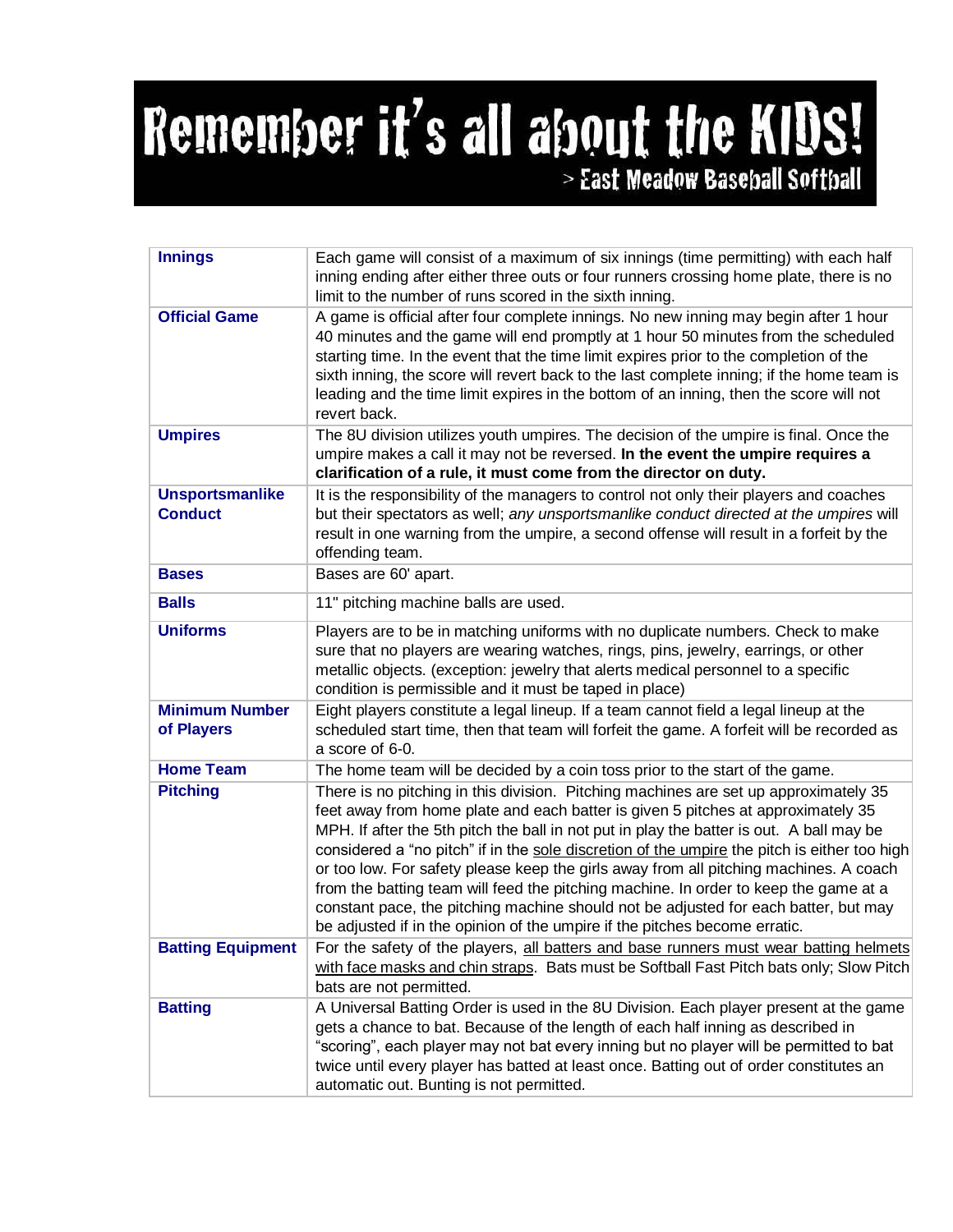| <b>Dead Ball</b>          | If a batted ball hits either the pitching machine or the coach feeding the machine,<br>each runner automatically advances one base. If there is no force then the runner<br>shall not advance.                                                                                                                                                                                                              |
|---------------------------|-------------------------------------------------------------------------------------------------------------------------------------------------------------------------------------------------------------------------------------------------------------------------------------------------------------------------------------------------------------------------------------------------------------|
| <b>Running Bases</b>      | A base runner is permitted to advance a maximum of two bases from where she<br>started during that play regardless if there was an overthrow during the advancement<br>attempt of the second base (i.e. a batter may only advance as far as second base, a<br>runner who started at first base may only advance as far as third base and a base<br>runner who started at second base may reach home plate). |
|                           | All base runners are in jeopardy as they advance from one base to the next, the only<br>exception is in the case of a "Dead Ball".                                                                                                                                                                                                                                                                          |
|                           | A runner is in jeopardy if attempting to advance on an overthrow.                                                                                                                                                                                                                                                                                                                                           |
|                           | A play at the bases requires the runner to slide, but if the runner elects not to slide,<br>she must avoid contact, or give herself up and be called out.                                                                                                                                                                                                                                                   |
|                           | If a runner leaves the base before the ball is put in play she could be called out by the<br>umpire. This is a judgement call by the umpire.                                                                                                                                                                                                                                                                |
|                           | If a runner goes more than 2 bases, she is a live runner when trying to return back to<br>the base she was not allowed to advance from.                                                                                                                                                                                                                                                                     |
|                           | Runners may not leave the base until the ball is put in play by the batter. There is no<br>stealing. Leaving the base prior to contact will result in an OUT. Umpire discretion                                                                                                                                                                                                                             |
| <b>Speed Up Rule</b>      | Coaches are expected to keep the game moving quickly. To minimize down time<br>between innings, catchers should put on their equipment before the last out is<br>recorded. Coaches are strongly encouraged to pull their catcher from a base when<br>there are two outs so she can put on her equipment. The last player to make a batted<br>out will be the substitute runner.                             |
| <b>Scoring</b>            | In order to avoid scoring discrepancies, both managers should compare scores at the<br>completion of the half inning and report the score to the umpire. The umpires<br>scorecard will be given to the tournament director, and the manager of the winning<br>team will be responsible to email the final score to: mikebarnwell@embsa.net.                                                                 |
| <b>Mercy Rule</b>         | The mercy rule will be in effect if one team is leading by twelve runs after the<br>completion of the fourth inning, or ten runs after the completion of the fifth inning.                                                                                                                                                                                                                                  |
| <b>Fielding Positions</b> | A maximum of ten defensive players will be allowed on the field, with the tenth player<br>residing in the outfield. The outfielders must have their feet on the outfield grass when<br>the pitch is delivered.                                                                                                                                                                                              |
| <b>Defensive Coach</b>    | There will be a maximum of two defensive coaches in the outfield when the coach's<br>team is on the field. The coach can instruct and position players at any time during<br>play but cannot touch any player while play is alive.                                                                                                                                                                          |
| <b>Blood Rule</b>         | The league blood rule is enforced. A player with visible blood on herself or her uniform<br>will not be permitted to play until the bleeding is stopped and any visible blood is<br>covered with bandages or tape.                                                                                                                                                                                          |